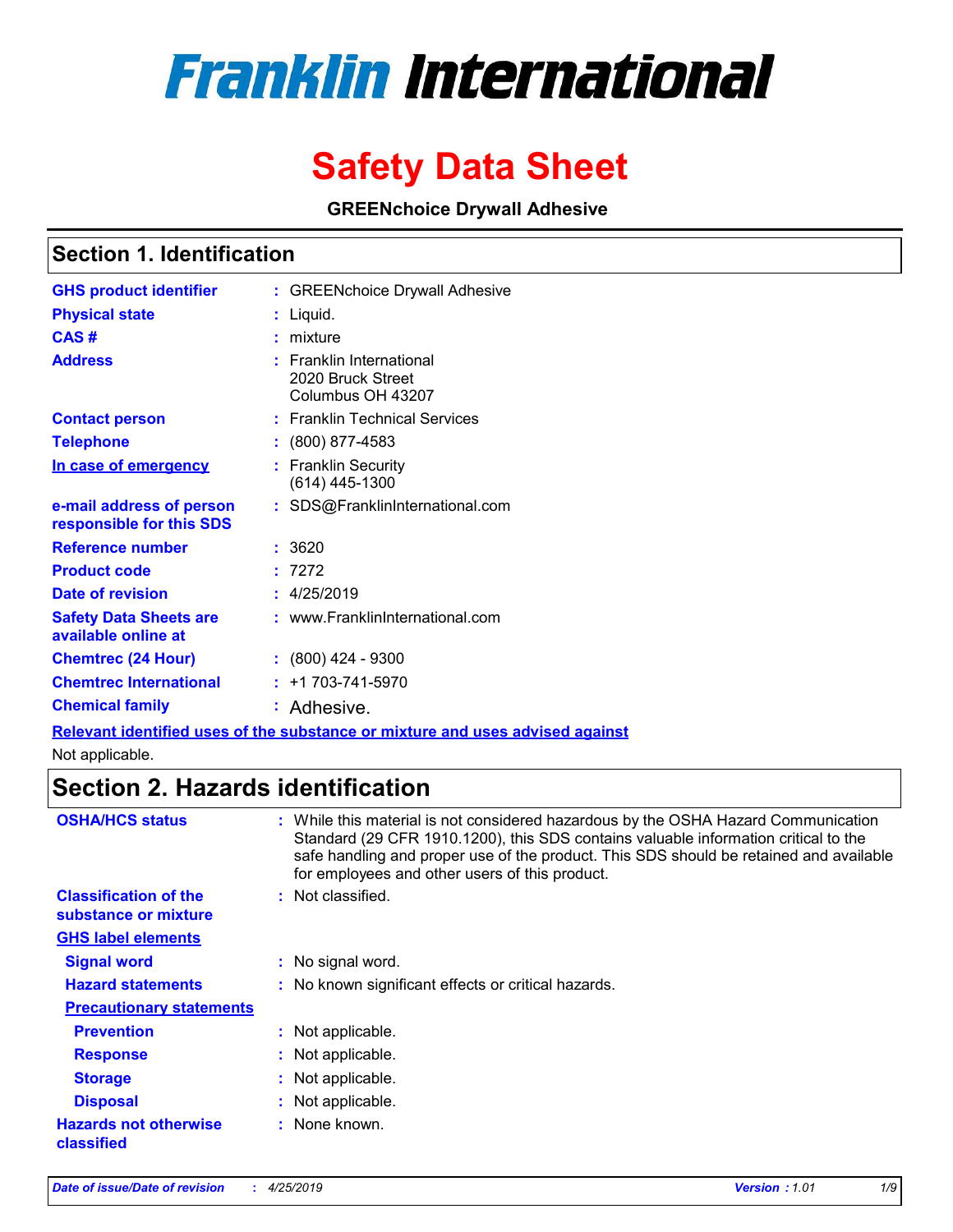# **Section 3. Composition/information on ingredients**

**Substance/mixture :** Mixture

Any concentration shown as a range is to protect confidentiality or is due to batch variation.

**There are no ingredients present which, within the current knowledge of the supplier and in the concentrations applicable, are classified as hazardous to health or the environment and hence require reporting in this section. Occupational exposure limits, if available, are listed in Section 8.**

# **Section 4. First aid measures**

| <b>Description of necessary first aid measures</b> |                                                                                                                                                                                                                                                                                                                                                |
|----------------------------------------------------|------------------------------------------------------------------------------------------------------------------------------------------------------------------------------------------------------------------------------------------------------------------------------------------------------------------------------------------------|
| <b>Eye contact</b>                                 | : Immediately flush eyes with plenty of water, occasionally lifting the upper and lower<br>eyelids. Check for and remove any contact lenses. Get medical attention if irritation<br>occurs.                                                                                                                                                    |
| <b>Inhalation</b>                                  | : Remove victim to fresh air and keep at rest in a position comfortable for breathing. Get<br>medical attention if needed.                                                                                                                                                                                                                     |
| <b>Skin contact</b>                                | : Flush contaminated skin with plenty of water. Remove contaminated clothing and<br>shoes. Get medical attention if needed.                                                                                                                                                                                                                    |
| <b>Ingestion</b>                                   | : Wash out mouth with water. Remove victim to fresh air and keep at rest in a position<br>comfortable for breathing. If material has been swallowed and the exposed person is<br>conscious, give small quantities of water to drink. Do not induce vomiting unless<br>directed to do so by medical personnel. Get medical attention if needed. |
| Most important symptoms/effects, acute and delayed |                                                                                                                                                                                                                                                                                                                                                |
| <b>Potential acute health effects</b>              |                                                                                                                                                                                                                                                                                                                                                |
| Eye contact                                        | : This product may irritate eyes upon contact.                                                                                                                                                                                                                                                                                                 |
| <b>Inhalation</b>                                  | : No known significant effects or critical hazards.                                                                                                                                                                                                                                                                                            |
| <b>Skin contact</b>                                | : No known significant effects or critical hazards.                                                                                                                                                                                                                                                                                            |
| <b>Ingestion</b>                                   | : No known significant effects or critical hazards.                                                                                                                                                                                                                                                                                            |
| <b>Over-exposure signs/symptoms</b>                |                                                                                                                                                                                                                                                                                                                                                |
| <b>Eye contact</b>                                 | : No specific data.                                                                                                                                                                                                                                                                                                                            |
| <b>Inhalation</b>                                  | : No specific data.                                                                                                                                                                                                                                                                                                                            |
| <b>Skin contact</b>                                | : No specific data.                                                                                                                                                                                                                                                                                                                            |
| <b>Ingestion</b>                                   | : No specific data.                                                                                                                                                                                                                                                                                                                            |
|                                                    | Indication of immediate medical attention and special treatment needed, if necessary                                                                                                                                                                                                                                                           |
| <b>Notes to physician</b>                          | : Treat symptomatically. Contact poison treatment specialist immediately if large<br>quantities have been ingested or inhaled.                                                                                                                                                                                                                 |
| <b>Specific treatments</b>                         | : No specific treatment.                                                                                                                                                                                                                                                                                                                       |
| <b>Protection of first-aiders</b>                  | : No action shall be taken involving any personal risk or without suitable training.                                                                                                                                                                                                                                                           |
|                                                    |                                                                                                                                                                                                                                                                                                                                                |

**See toxicological information (Section 11)**

### **Section 5. Fire-fighting measures**

| <b>Extinguishing media</b>                           |                                                                                       |
|------------------------------------------------------|---------------------------------------------------------------------------------------|
| <b>Suitable extinguishing</b><br>media               | : Use an extinguishing agent suitable for the surrounding fire.                       |
| <b>Unsuitable extinguishing</b><br>media             | : None known.                                                                         |
| <b>Specific hazards arising</b><br>from the chemical | : In a fire or if heated, a pressure increase will occur and the container may burst. |
| <b>Hazardous thermal</b><br>decomposition products   | : No specific data.                                                                   |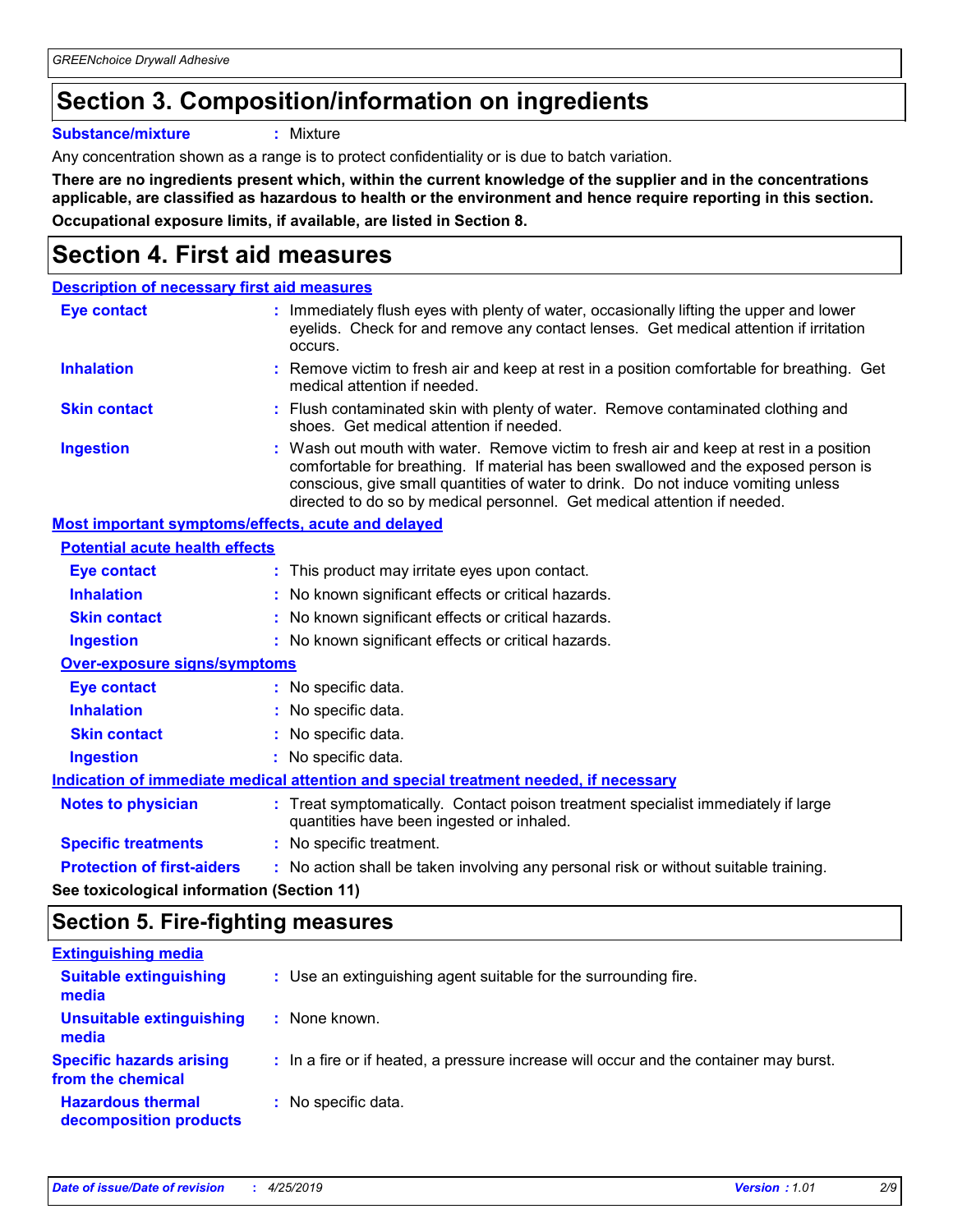# **Section 5. Fire-fighting measures**

| <b>Special protective actions</b><br>for fire-fighters   | : Promptly isolate the scene by removing all persons from the vicinity of the incident if<br>there is a fire. No action shall be taken involving any personal risk or without suitable<br>training. |
|----------------------------------------------------------|-----------------------------------------------------------------------------------------------------------------------------------------------------------------------------------------------------|
| <b>Special protective</b><br>equipment for fire-fighters | Fire-fighters should wear appropriate protective equipment and self-contained breathing<br>apparatus (SCBA) with a full face-piece operated in positive pressure mode.                              |

# **Section 6. Accidental release measures**

|                                                              |    | <b>Personal precautions, protective equipment and emergency procedures</b>                                                                                                                                                                                                                                                                                                                                                                                                                                                                                                                 |
|--------------------------------------------------------------|----|--------------------------------------------------------------------------------------------------------------------------------------------------------------------------------------------------------------------------------------------------------------------------------------------------------------------------------------------------------------------------------------------------------------------------------------------------------------------------------------------------------------------------------------------------------------------------------------------|
| For non-emergency<br>personnel                               |    | : No action shall be taken involving any personal risk or without suitable training.<br>Evacuate surrounding areas. Keep unnecessary and unprotected personnel from<br>entering. Do not touch or walk through spilled material. Put on appropriate personal<br>protective equipment.                                                                                                                                                                                                                                                                                                       |
| For emergency responders                                     | ÷. | If specialized clothing is required to deal with the spillage, take note of any information in<br>Section 8 on suitable and unsuitable materials. See also the information in "For non-<br>emergency personnel".                                                                                                                                                                                                                                                                                                                                                                           |
| <b>Environmental precautions</b>                             |    | : Avoid dispersal of spilled material and runoff and contact with soil, waterways, drains<br>and sewers. Inform the relevant authorities if the product has caused environmental<br>pollution (sewers, waterways, soil or air).                                                                                                                                                                                                                                                                                                                                                            |
| <b>Methods and materials for containment and cleaning up</b> |    |                                                                                                                                                                                                                                                                                                                                                                                                                                                                                                                                                                                            |
| <b>Small spill</b>                                           |    | : Stop leak if without risk. Move containers from spill area. Dilute with water and mop up<br>if water-soluble. Alternatively, or if water-insoluble, absorb with an inert dry material and<br>place in an appropriate waste disposal container. Dispose of via a licensed waste<br>disposal contractor.                                                                                                                                                                                                                                                                                   |
| <b>Large spill</b>                                           |    | : Stop leak if without risk. Move containers from spill area. Prevent entry into sewers,<br>water courses, basements or confined areas. Wash spillages into an effluent treatment<br>plant or proceed as follows. Contain and collect spillage with non-combustible,<br>absorbent material e.g. sand, earth, vermiculite or diatomaceous earth and place in<br>container for disposal according to local regulations (see Section 13). Dispose of via a<br>licensed waste disposal contractor. Note: see Section 1 for emergency contact<br>information and Section 13 for waste disposal. |
|                                                              |    |                                                                                                                                                                                                                                                                                                                                                                                                                                                                                                                                                                                            |

### **Section 7. Handling and storage**

### **Precautions for safe handling**

| <b>Protective measures</b>                                                       | : Put on appropriate personal protective equipment (see Section 8).                                                                                                                                                                                                                                                                                                                                                                                                                                                                                                                                                                                                |
|----------------------------------------------------------------------------------|--------------------------------------------------------------------------------------------------------------------------------------------------------------------------------------------------------------------------------------------------------------------------------------------------------------------------------------------------------------------------------------------------------------------------------------------------------------------------------------------------------------------------------------------------------------------------------------------------------------------------------------------------------------------|
| <b>Advice on general</b><br>occupational hygiene                                 | Eating, drinking and smoking should be prohibited in areas where this material is<br>handled, stored and processed. Workers should wash hands and face before eating,<br>drinking and smoking. Remove contaminated clothing and protective equipment before<br>entering eating areas. See also Section 8 for additional information on hygiene<br>measures.                                                                                                                                                                                                                                                                                                        |
| <b>Conditions for safe storage,</b><br>including any<br><b>incompatibilities</b> | Do not store below the following temperature: $4.4444^{\circ}C(40^{\circ}F)$ . Store in accordance<br>with local regulations. Store in original container protected from direct sunlight in a dry,<br>cool and well-ventilated area, away from incompatible materials (see Section 10) and<br>food and drink. Keep container tightly closed and sealed until ready for use. Containers<br>that have been opened must be carefully resealed and kept upright to prevent leakage.<br>Do not store in unlabeled containers. Use appropriate containment to avoid<br>environmental contamination. See Section 10 for incompatible materials before<br>handling or use. |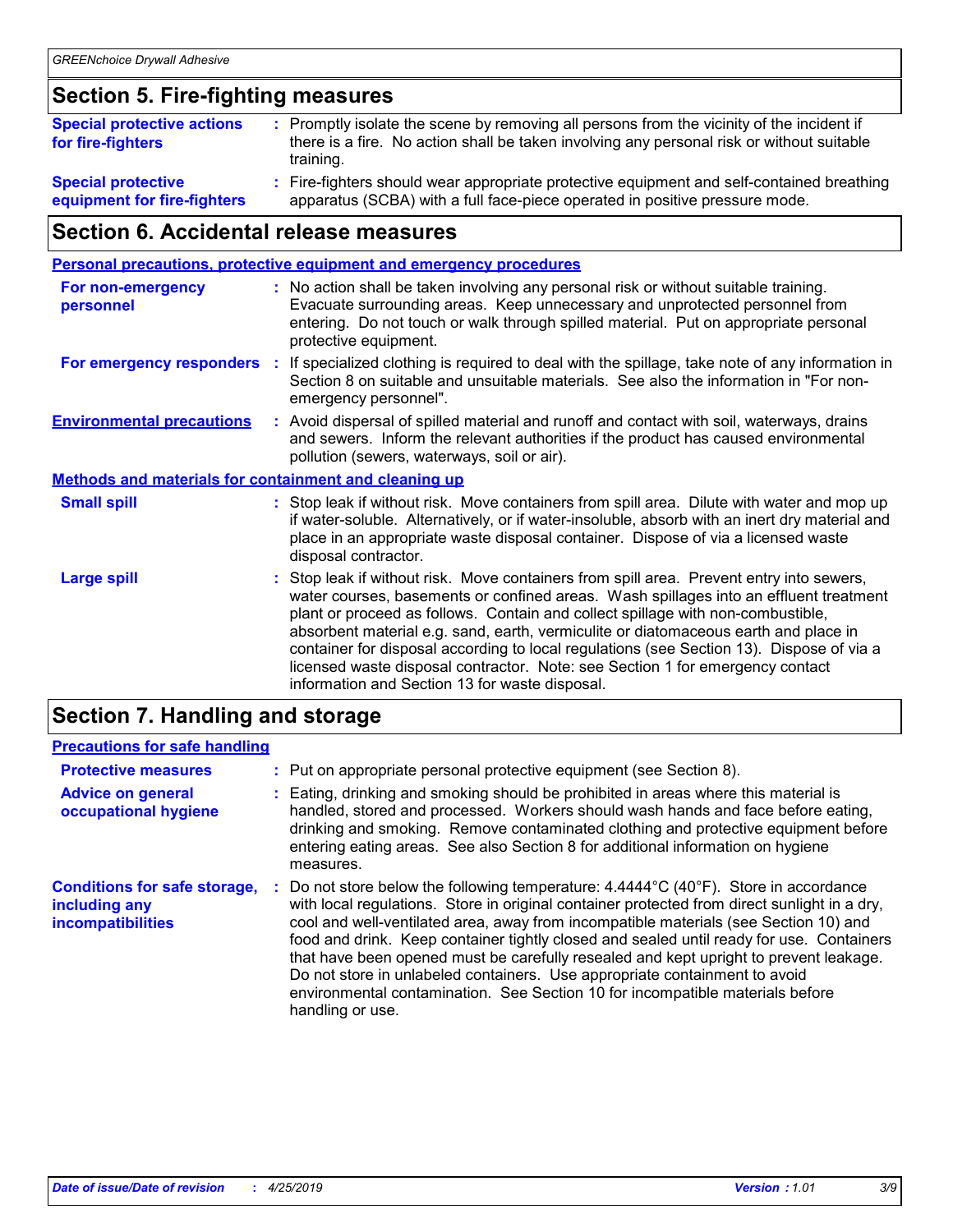# **Section 8. Exposure controls/personal protection**

#### **Control parameters**

| <b>Occupational exposure limits</b>               |                                                                                                                                                                                                                                                                                                                                                                                                   |
|---------------------------------------------------|---------------------------------------------------------------------------------------------------------------------------------------------------------------------------------------------------------------------------------------------------------------------------------------------------------------------------------------------------------------------------------------------------|
| None.                                             |                                                                                                                                                                                                                                                                                                                                                                                                   |
| <b>Appropriate engineering</b><br><b>controls</b> | : Good general ventilation should be sufficient to control worker exposure to airborne<br>contaminants.                                                                                                                                                                                                                                                                                           |
| <b>Environmental exposure</b><br><b>controls</b>  | : Emissions from ventilation or work process equipment should be checked to ensure<br>they comply with the requirements of environmental protection legislation. In some<br>cases, fume scrubbers, filters or engineering modifications to the process equipment<br>will be necessary to reduce emissions to acceptable levels.                                                                   |
| <b>Individual protection measures</b>             |                                                                                                                                                                                                                                                                                                                                                                                                   |
| <b>Hygiene measures</b>                           | : Wash hands, forearms and face thoroughly after handling chemical products, before<br>eating, smoking and using the lavatory and at the end of the working period.<br>Appropriate techniques should be used to remove potentially contaminated clothing.<br>Wash contaminated clothing before reusing. Ensure that eyewash stations and safety<br>showers are close to the workstation location. |
| <b>Eye/face protection</b>                        | : Safety eyewear complying with an approved standard should be used when a risk<br>assessment indicates this is necessary to avoid exposure to liquid splashes, mists,<br>gases or dusts. If contact is possible, the following protection should be worn, unless<br>the assessment indicates a higher degree of protection: safety glasses with side-<br>shields.                                |
| <b>Skin protection</b>                            |                                                                                                                                                                                                                                                                                                                                                                                                   |
| <b>Hand protection</b>                            | : Chemical-resistant, impervious gloves complying with an approved standard should be<br>worn at all times when handling chemical products if a risk assessment indicates this is<br>necessary.                                                                                                                                                                                                   |
| <b>Body protection</b>                            | : Personal protective equipment for the body should be selected based on the task being<br>performed and the risks involved and should be approved by a specialist before<br>handling this product.                                                                                                                                                                                               |
| <b>Other skin protection</b>                      | : Appropriate footwear and any additional skin protection measures should be selected<br>based on the task being performed and the risks involved and should be approved by a<br>specialist before handling this product.                                                                                                                                                                         |
| <b>Respiratory protection</b>                     | Based on the hazard and potential for exposure, select a respirator that meets the<br>appropriate standard or certification. Respirators must be used according to a<br>respiratory protection program to ensure proper fitting, training, and other important<br>aspects of use.                                                                                                                 |

# **Section 9. Physical and chemical properties**

| <b>Appearance</b>                                                       |                                                                    |
|-------------------------------------------------------------------------|--------------------------------------------------------------------|
| <b>Physical state</b>                                                   | : Liquid. [Paste.]                                                 |
| <b>Color</b>                                                            | $:$ Beige.                                                         |
| <b>Odor</b>                                                             | $:$ Not available.                                                 |
| <b>Odor threshold</b>                                                   | $:$ Not available.                                                 |
| рH                                                                      | :7                                                                 |
| <b>Melting point</b>                                                    | $:$ Not available.                                                 |
| <b>Boiling point</b>                                                    | : $100^{\circ}$ C (212 $^{\circ}$ F)                               |
| <b>Flash point</b>                                                      | : Closed cup: $>93.333^{\circ}$ C ( $>200^{\circ}$ F) [Setaflash.] |
| <b>Evaporation rate</b>                                                 | $:$ <1 (butyl acetate = 1)                                         |
| <b>Flammability (solid, gas)</b>                                        | $:$ Not available.                                                 |
| <b>Lower and upper explosive : Not available.</b><br>(flammable) limits |                                                                    |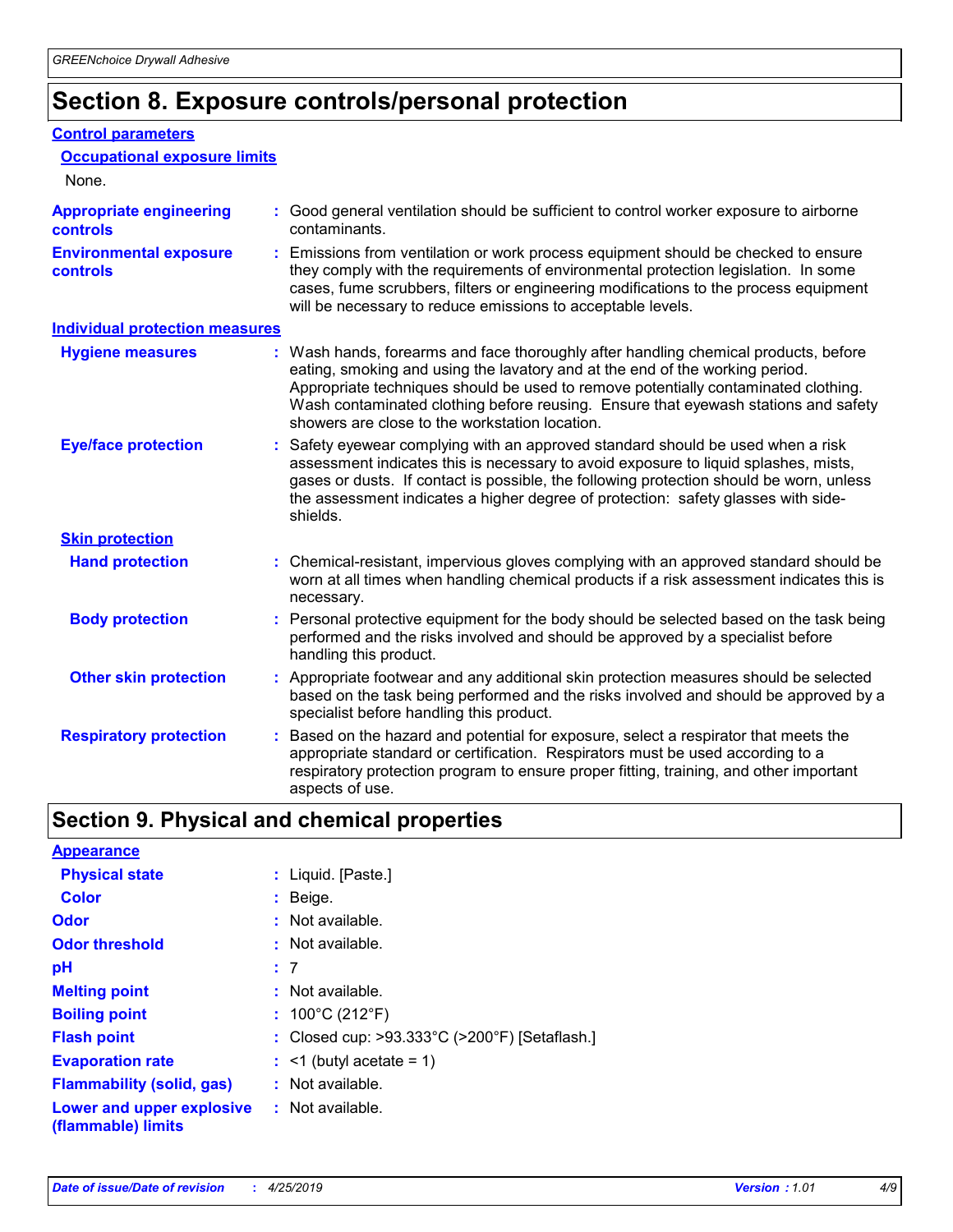### **Section 9. Physical and chemical properties**

| <b>VOC (less water, less</b><br>exempt solvents)  | $: 33.18$ g/l    |  |
|---------------------------------------------------|------------------|--|
| <b>Volatility</b>                                 | $: 26\%$ (w/w)   |  |
| <b>Vapor density</b>                              | : Not available. |  |
| <b>Relative density</b>                           | : 1.44305        |  |
| <b>Solubility</b>                                 | : Not available. |  |
| <b>Solubility in water</b>                        | : Not available. |  |
| <b>Partition coefficient: n-</b><br>octanol/water | : Not available. |  |
| <b>Auto-ignition temperature</b>                  | : Not available. |  |
| <b>Decomposition temperature</b>                  | : Not available. |  |
| <b>Viscosity</b>                                  | : Not available. |  |

# **Section 10. Stability and reactivity**

| <b>Reactivity</b>                            |   | : No specific test data related to reactivity available for this product or its ingredients.            |
|----------------------------------------------|---|---------------------------------------------------------------------------------------------------------|
| <b>Chemical stability</b>                    |   | : The product is stable.                                                                                |
| <b>Possibility of hazardous</b><br>reactions |   | : Under normal conditions of storage and use, hazardous reactions will not occur.                       |
| <b>Conditions to avoid</b>                   | ÷ | No specific data.                                                                                       |
| <b>Incompatible materials</b>                |   | No specific data.                                                                                       |
| <b>Hazardous decomposition</b><br>products   |   | Under normal conditions of storage and use, hazardous decomposition products should<br>not be produced. |

# **Section 11. Toxicological information**

#### **Information on toxicological effects**

#### **Acute toxicity**

Not available.

#### **Irritation/Corrosion**

Not available.

#### **Conclusion/Summary**

- 
- **Sensitization**

Not available.

**Mutagenicity** Not available.

**Carcinogenicity** Not available.

**Reproductive toxicity** Not available.

**Teratogenicity** Not available.

- **Skin Example 3 :** Prolonged or repeated contact can defat the skin and lead to irritation, cracking and/or dermatitis.
- **Eyes :** This product may irritate eyes upon contact.
- **Respiratory :** Inhalation of oil mist or vapors at elevated temperatures may cause respiratory irritation.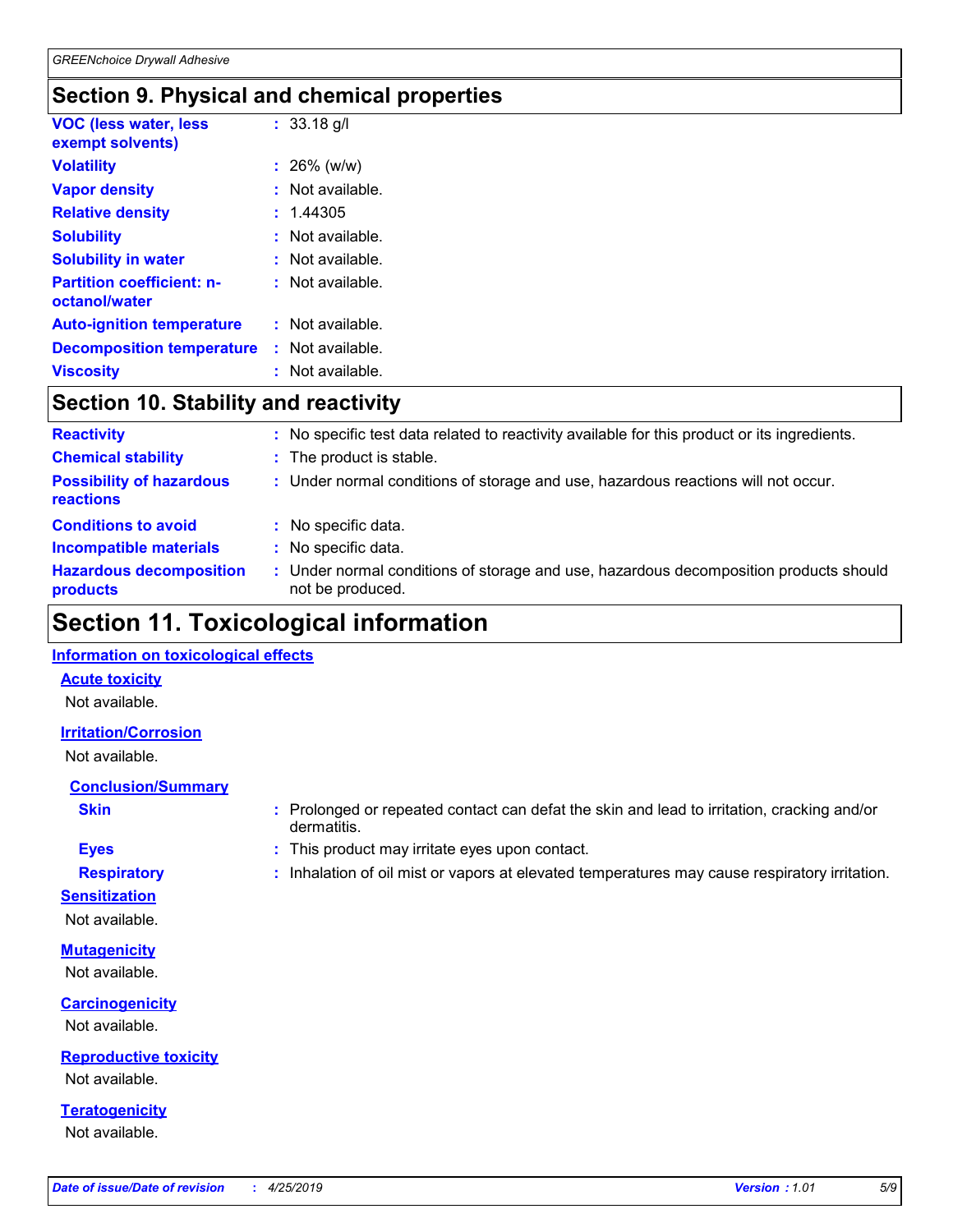# **Section 11. Toxicological information**

| <b>Specific target organ toxicity (single exposure)</b>   |                                                                                              |
|-----------------------------------------------------------|----------------------------------------------------------------------------------------------|
| Not available.                                            |                                                                                              |
| <b>Specific target organ toxicity (repeated exposure)</b> |                                                                                              |
| Not available.                                            |                                                                                              |
| <b>Aspiration hazard</b><br>Not available.                |                                                                                              |
| <b>Information on the likely</b><br>routes of exposure    | : Routes of entry anticipated: Oral, Inhalation.<br>Routes of entry not anticipated: Dermal. |
| <b>Potential acute health effects</b>                     |                                                                                              |
| <b>Eye contact</b>                                        | : This product may irritate eyes upon contact.                                               |
| <b>Inhalation</b>                                         | : No known significant effects or critical hazards.                                          |
| <b>Skin contact</b>                                       | : No known significant effects or critical hazards.                                          |
| <b>Ingestion</b>                                          | : No known significant effects or critical hazards.                                          |
|                                                           | <b>Symptoms related to the physical, chemical and toxicological characteristics</b>          |
| <b>Eye contact</b>                                        | : No specific data.                                                                          |
| <b>Inhalation</b>                                         | No specific data.                                                                            |
| <b>Skin contact</b>                                       | No specific data.                                                                            |
| <b>Ingestion</b>                                          | : No specific data.                                                                          |
|                                                           | Delayed and immediate effects and also chronic effects from short and long term exposure     |
| <b>Short term exposure</b>                                |                                                                                              |
| <b>Potential immediate</b><br>effects                     | : Not available.                                                                             |
| <b>Potential delayed effects</b>                          | : Not available.                                                                             |
| <b>Long term exposure</b>                                 |                                                                                              |
| <b>Potential immediate</b><br>effects                     | : Not available.                                                                             |
| <b>Potential delayed effects</b>                          | $:$ Not available.                                                                           |
| <b>Potential chronic health effects</b>                   |                                                                                              |
| Not available.                                            |                                                                                              |
| <b>General</b>                                            | No known significant effects or critical hazards.                                            |
| <b>Carcinogenicity</b>                                    | : No known significant effects or critical hazards.                                          |
| <b>Mutagenicity</b>                                       | No known significant effects or critical hazards.                                            |
| <b>Teratogenicity</b>                                     | No known significant effects or critical hazards.                                            |
| <b>Developmental effects</b>                              | No known significant effects or critical hazards.                                            |
| <b>Fertility effects</b>                                  | No known significant effects or critical hazards.                                            |
| <b>Numerical measures of toxicity</b>                     |                                                                                              |
| <b>Acute toxicity estimates</b>                           |                                                                                              |
| Not available.                                            |                                                                                              |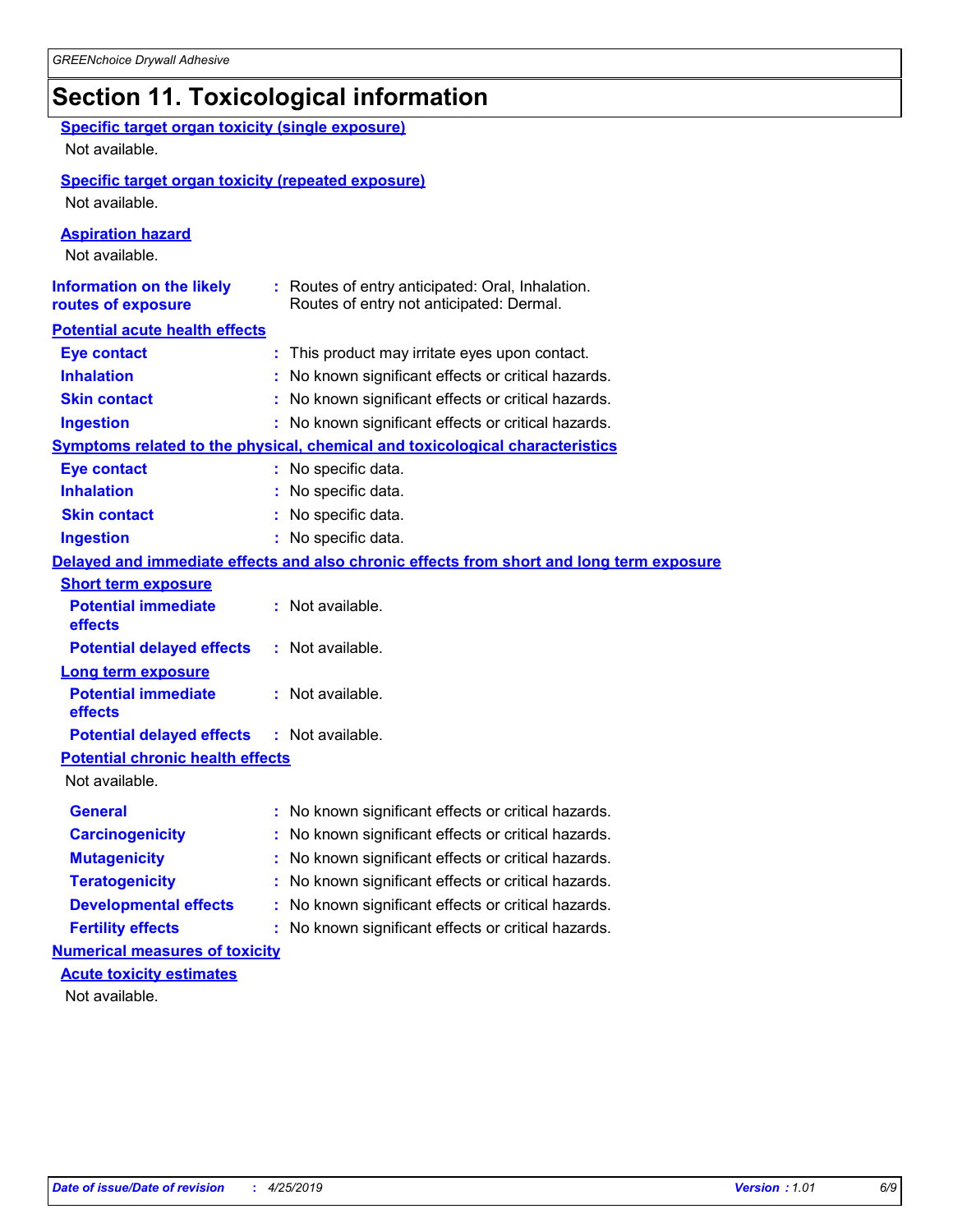# **Section 12. Ecological information**

#### **Toxicity**

Not available.

#### **Persistence and degradability**

**Bioaccumulative potential** Not available. Not available.

| <b>Mobility in soil</b>                                       |                                                     |
|---------------------------------------------------------------|-----------------------------------------------------|
| <b>Soil/water partition</b><br>coefficient (K <sub>oc</sub> ) | : Not available.                                    |
| <b>Other adverse effects</b>                                  | : No known significant effects or critical hazards. |

# **Section 13. Disposal considerations**

The generation of waste should be avoided or minimized wherever possible. Disposal of this product, solutions and any by-products should at all times comply with the requirements of environmental protection and waste disposal legislation and any regional local authority requirements. Dispose of surplus and non-recyclable products via a licensed waste disposal contractor. Waste should not be disposed of untreated to the sewer unless fully compliant with the requirements of all authorities with jurisdiction. Waste packaging should be recycled. Incineration or landfill should only be considered when recycling is not feasible. This material and its container must be disposed of in a safe way. Empty containers or liners may retain some product residues. Avoid dispersal of spilled material and runoff and contact with soil, waterways, drains and sewers. **Disposal methods :**

# **Section 14. Transport information**

|                                      | <b>DOT</b><br><b>Classification</b> | <b>TDG</b><br><b>Classification</b> | <b>Mexico</b><br><b>Classification</b> | <b>ADR/RID</b>               | <b>IMDG</b>              | <b>IATA</b>              |
|--------------------------------------|-------------------------------------|-------------------------------------|----------------------------------------|------------------------------|--------------------------|--------------------------|
| <b>UN number</b>                     | Not regulated.                      | Not regulated.                      | Not regulated.                         | Not regulated.               | Not regulated.           | Not regulated.           |
| <b>UN proper</b><br>shipping name    |                                     |                                     |                                        |                              |                          |                          |
| <b>Transport</b><br>hazard class(es) | $\overline{\phantom{0}}$            | $\overline{\phantom{0}}$            | $\qquad \qquad$                        | $\qquad \qquad \blacksquare$ | $\overline{\phantom{0}}$ | $\overline{\phantom{0}}$ |
| <b>Packing group</b>                 | $\blacksquare$                      | -                                   |                                        | -                            |                          | -                        |
| <b>Environmental</b><br>hazards      | No.                                 | No.                                 | No.                                    | No.                          | No.                      | No.                      |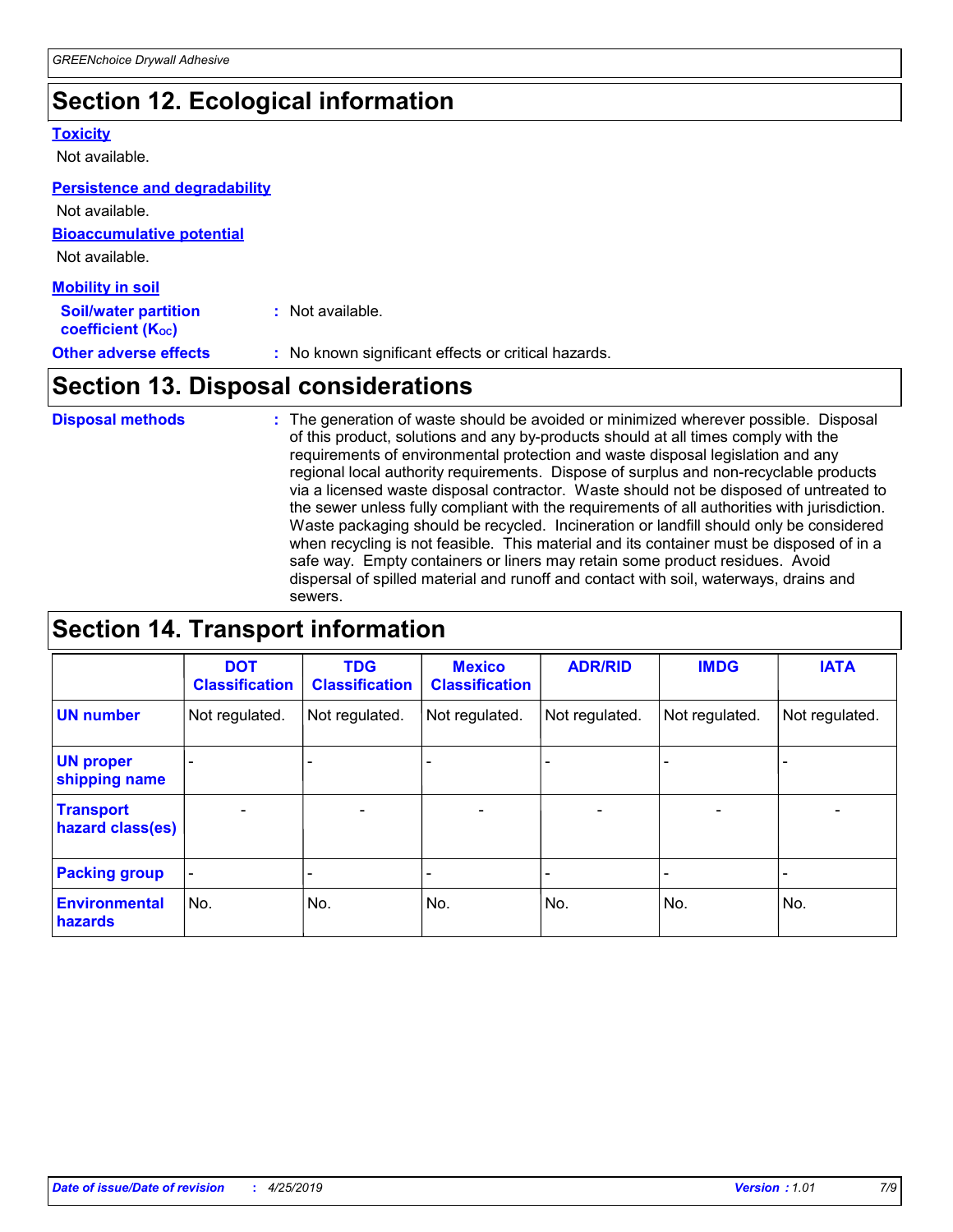# **Section 15. Regulatory information**

#### **U.S. Federal regulations**

#### **SARA 302/304**

#### **Composition/information on ingredients**

No products were found.

| SARA 304 RQ | Not applicable. |
|-------------|-----------------|
|-------------|-----------------|

#### **SARA 311/312**

**Classification :** Not applicable.

#### **Composition/information on ingredients**

No products were found.

#### **State regulations**

| <b>Massachusetts</b>       | : None of the components are listed. |
|----------------------------|--------------------------------------|
| <b>New York</b>            | : None of the components are listed. |
| <b>New Jersey</b>          | : None of the components are listed. |
| <b>Pennsylvania</b>        | : None of the components are listed. |
| <b>California Prop. 65</b> |                                      |

This product does not require a Safe Harbor warning under California Prop. 65.

#### **International regulations**

|             |  |  | <b>Chemical Weapon Convention List Schedules I, II &amp; III Chemicals</b> |  |
|-------------|--|--|----------------------------------------------------------------------------|--|
| Not listed. |  |  |                                                                            |  |

#### **Montreal Protocol**

Not listed.

# **Stockholm Convention on Persistent Organic Pollutants**

Not listed.

#### **UNECE Aarhus Protocol on POPs and Heavy Metals**

Not listed.

#### **Inventory list**

| <b>China</b>            |  |
|-------------------------|--|
| United States TSCA 8(b) |  |
| inventory               |  |

**:** All components are listed or exempted. **:** All components are active or exempted.

# **Section 16. Other information**

**Hazardous Material Information System (U.S.A.)**



**Caution: HMIS® ratings are based on a 0-4 rating scale, with 0 representing minimal hazards or risks, and 4 representing significant hazards or risks. Although HMIS® ratings and the associated label are not required on SDSs or products leaving a facility under 29 CFR 1910.1200, the preparer may choose to provide them. HMIS® ratings are to be used with a fully implemented HMIS® program. HMIS® is a registered trademark and service mark of the American Coatings Association, Inc.**